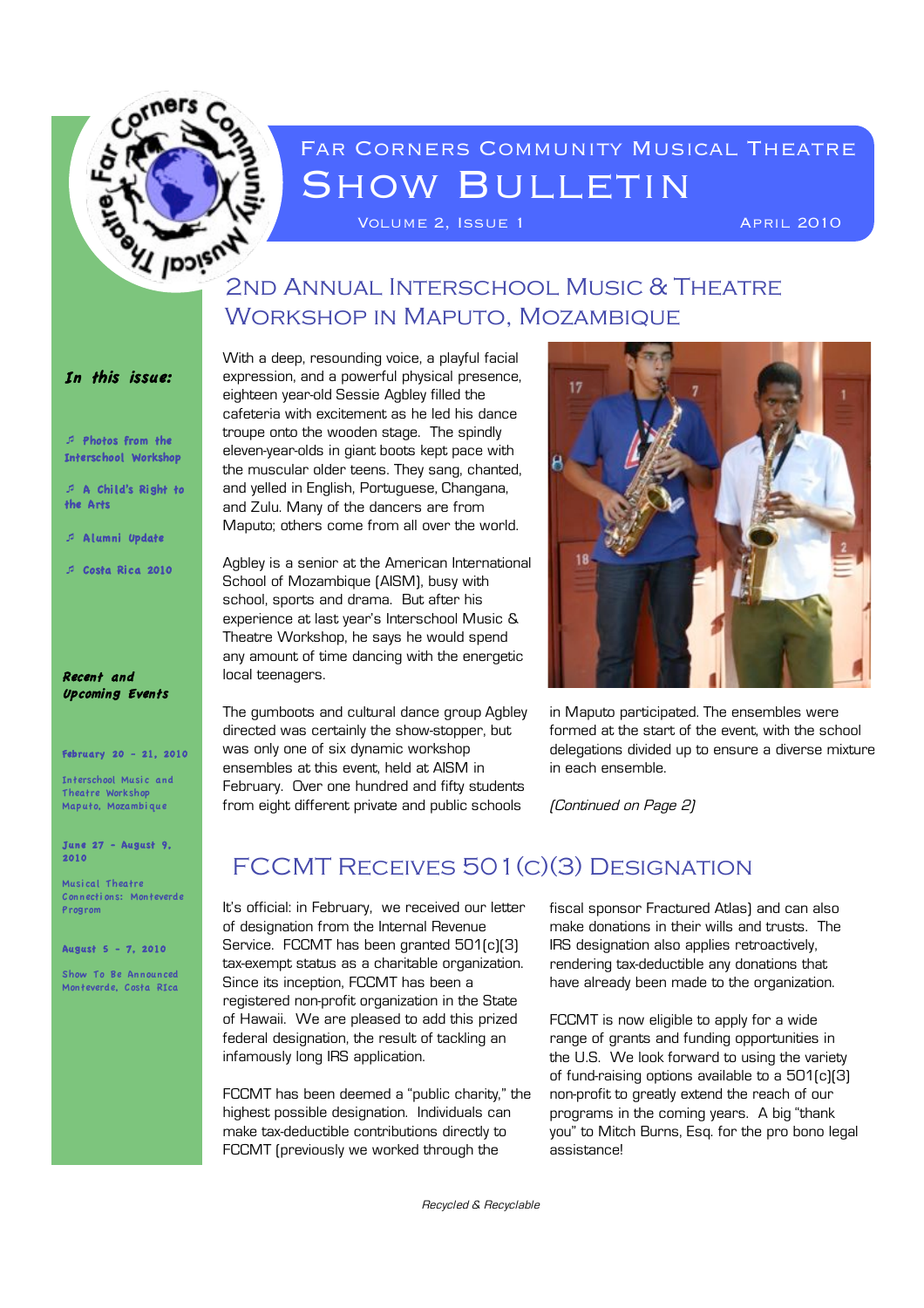### Interschool Music & Theatre Workshop

Below: Capoeira workshop





On Sunday, the groups came together to present an afternoon of multicultural performances: a play based on an Angolan story performed in Portuguese, English, French and Mozambican sign language, with a brief musical clip from Michael Jackson; dances from Mozambique, South Africa, Israel, Canada, Germany, and Romania; choral pieces from Zambia, Swaziland, South Africa and the U.S; and a demonstration of the Afro-Brazilian martial art of Capoeira.

Local students from two large, public high schools and the special school for the deaf were eager to return for the

(continued from page 1) second annual event. An exciting addition this year was a youth dance group from the *bairro* immediately bordering AISM. This was an important part of the school's ongoing attempt to build a relationship with the neighboring community through a variety of student-led projects.

> Students from all of the schools were excited to meet peers from different parts of the community. "[I liked] the exchange and the fact that each student felt included and had fun," said one student, a seventeen-year-old attending Polana High School, in Portuguese. "I had a chance to learn from those I didn't know and to show them a little that I do know."



Check out video footage from the event on our facebook page: http://www.facebook.com/farcornersmusicals

Above: Cultural dance Below: Theatre rehearsal

### A Child's Right to Participate in the Arts



Programs like the Interschool Music & Theatre Workshop confirm to everyone involved the deep importance of opportunities for youth to participate in the arts - even in a country as poor as Mozambique where so many other childhood needs are also unmet.

The United Nations recognizes that importance in the Convention on the Rights of the Child, the most widely ratified international treaty.

Article 31 of the CRC mandates that:: "States Parties shall respect and promote the right of the child to participate fully in cultural and artistic life and shall encourage the provision of appropriate and equal opportunities for cultural, artistic, recreational and leisure activity."

Recycled & Recyclable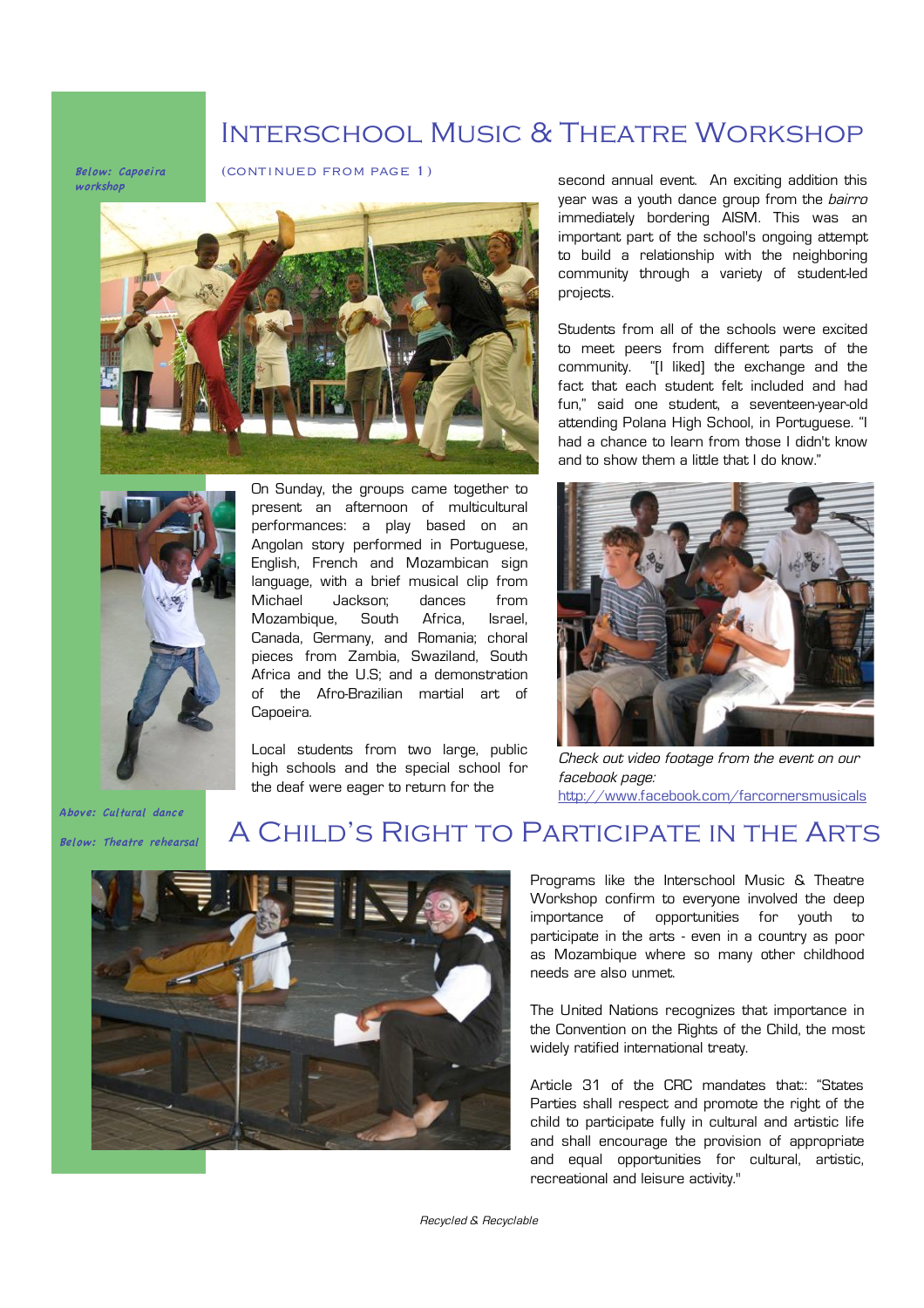#### Far Corners Community Musical Theatre Show Bulletin

### Alumni Update: On to Bigger Stages

#### Luis Dario Villalobos Castro

When Luis Dario Villalobos Castro made his musical theatre debut as Sky Masterson in *Guys and Dolls* at the age of 12, his mother said the family was amazed to find out he could sing. In two subsequent FCCMT productions, Dario played Marcellus Washburn in The Music Man and Bobby Strong in Urinetown. Dario has also been seen in his hometown of Monteverde, Costa Rica, in other shows and numerous musical gigs, both singing and accompanying others on the piano.

A student at the Centro de Educacion Creativa, Dario is currently spending his 10th grade year studying abroad at Oregon High School in Wisconsin.



While not on stage, Dario keeps busy with a variety of other musical pursuits: in addition to playing the piano, he has taken up the cello as a member of the school orchestra. Dario is taking the Advanced Placement Music Theory course (along with several other AP courses) and started writing his own musical, Swine Flu: The Musical.

Living in the United States has also given Dario the opportunity to experience music & theatre from the audience of concerts and shows, including a reunion tour performance of *Rent* with original cast members.

What's next for Dario? He's not sure yet. But musical opportunities certainly await Dario when he returns home, however, as he has already been offered a scholarship to study music at the University of Costa Rica.



Upon his arrival in Wisconsin, Dario wasted no time getting involved in the music & theatre scene. He auditioned for his high school's fall musical, Chicago, and was cast as the comedic character Amos, the sweet naïve husband best known for his solo song "Mr. Cellophane."

Second semester found Dario in the classic Arthur Miller tragedy The Crucible. Dario portrayed Puritan minister Reverend Samuel Parris.

Top: Luis Dario (left) as Amos in Chicago

Left: Luis Dario (right) as Rev. Parris in The Crucible

Below: Luis Dario as Sky Masterson in Guys and Dolls